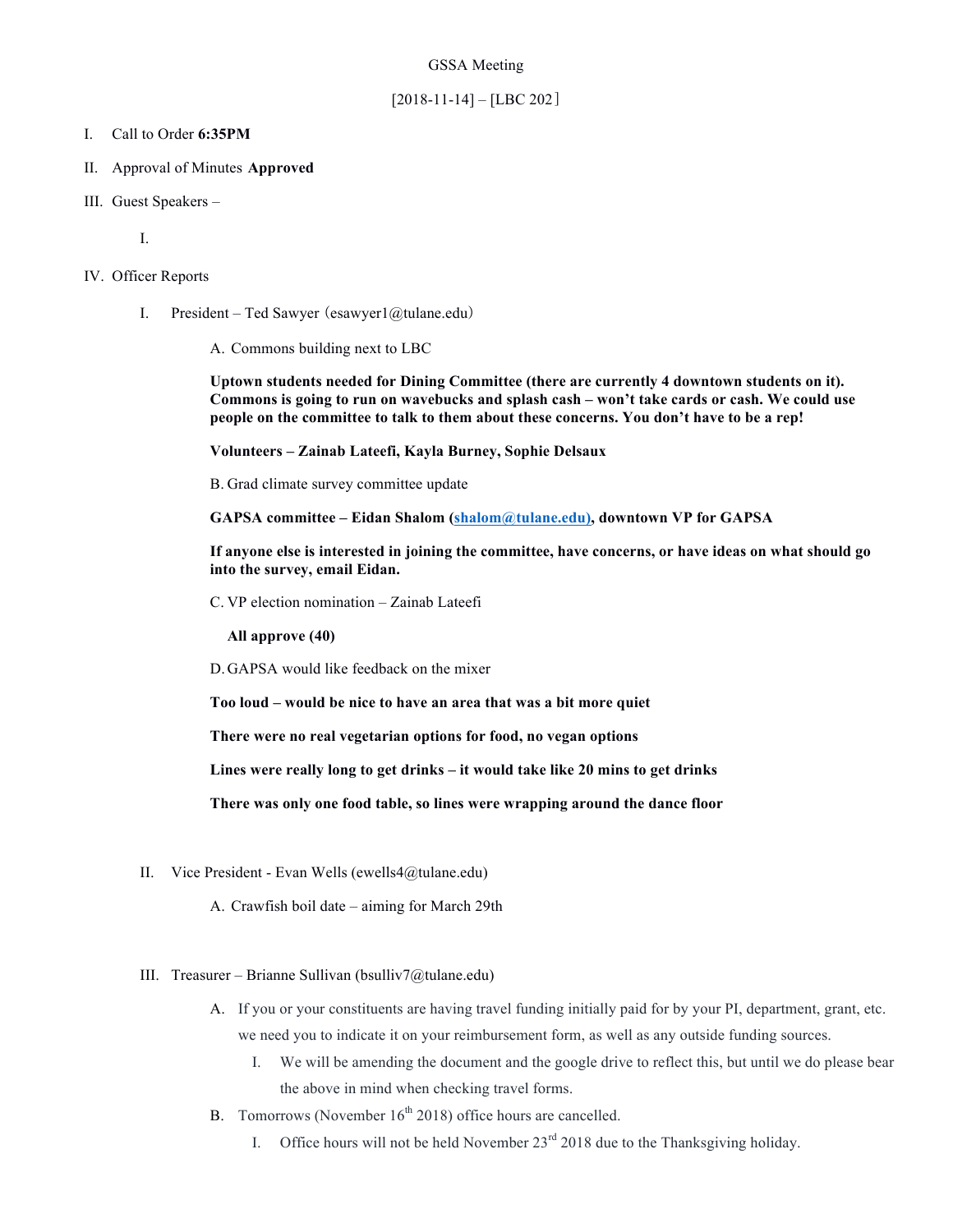C. Currently we have **\$16,158.26** in the bank for events

# D.We have **\$7,333.34** for speakers

- E. Thus, \$**23,518.60** total
- F. Event Request

| Departmen                           | <b>Event Title</b>        | <b>Date</b> | <b>Amoun</b>  | <b>Expense</b>          | <b>Expected</b>   | Per person |
|-------------------------------------|---------------------------|-------------|---------------|-------------------------|-------------------|------------|
| t                                   |                           |             | $\mathbf t$   |                         | <b>Attendance</b> |            |
|                                     |                           |             | <b>Reques</b> |                         |                   |            |
|                                     |                           |             | ted           |                         |                   |            |
| Chemistry -                         | Chemistry                 | 12/5/2018   | \$150.00      | Soda and food           | $\overline{30}$   | \$5.00     |
| <b>GSSA</b>                         | Departmental              |             |               |                         |                   |            |
|                                     | Meeting                   |             |               |                         |                   |            |
|                                     |                           |             |               |                         |                   |            |
| Chemistry -<br><b>GSSA</b>          | Chemistry<br>Departmental | 1/16/2019   | \$150.00      | Soda and food           | 30                | \$5.00     |
|                                     | Meeting                   |             |               |                         |                   |            |
|                                     |                           |             |               |                         |                   |            |
| Chemistry -                         | Chemistry                 | 2/6/2019    | \$150.00      | Soda and Food           | 30                | \$5.00     |
| <b>GSSA</b>                         | Departmental<br>Meeting   |             |               |                         |                   |            |
|                                     |                           |             |               |                         |                   |            |
| Chemistry -                         | Chemistry                 | 3/6/2019    | \$150.00      | Soda and Food           | 30                | \$5.00     |
| <b>GSSA</b>                         | Departmental              |             |               |                         |                   |            |
|                                     | Meeting                   |             |               |                         |                   |            |
| Chemistry -                         | Chemistry                 | 4/3/2019    | \$150.00      | Soda and food           | 30                | \$5.00     |
| <b>GSSA</b>                         | Departmental              |             |               |                         |                   |            |
|                                     | Meeting                   |             |               |                         |                   |            |
| Chemistry -                         | Chemistry                 | 5/1/2019    | \$150.00      | Soda and food           | 30                | \$5.00     |
| <b>GSSA</b>                         | Departmental              |             |               |                         |                   |            |
|                                     | Meeting                   |             |               |                         |                   |            |
| Chemistry -                         | Chemistry                 | 6/5/2019    | \$150.00      | Soda and food           | 30                | \$5.00     |
| <b>GSSA</b>                         | Departmental              |             |               |                         |                   |            |
|                                     | Meeting                   |             |               |                         |                   |            |
| Computer                            | Computer                  | 11/6/2018   | \$150.00      | One hot dog and half an | 15                | \$10.00    |
| Science                             | Science                   |             |               | order of french fries   |                   |            |
| <b>GSSA</b>                         | Graduate                  |             |               | from Dat Dog per        |                   |            |
|                                     | Student End of            |             |               | attendee                |                   |            |
|                                     | Semester                  |             |               |                         |                   |            |
|                                     | Celebration               |             |               |                         |                   |            |
| French<br>&                         | Monthly French            | 11/28/2018  | \$125.00      | Breakfast catering from | $\overline{12}$   | \$10.42    |
| Italian<br>$\overline{\phantom{a}}$ | Graduate                  |             |               | <b>Whole Foods</b>      |                   |            |
| <b>GSSA</b>                         | Student                   |             |               |                         |                   |            |
|                                     | Organization<br>(ADEEF)   |             |               |                         |                   |            |
|                                     | meeting                   |             |               |                         |                   |            |
|                                     |                           |             |               |                         |                   |            |
| French<br>&<br>Italian              | French<br>Grad            | 12/3/2018   | \$125         | Food and non-alcoholic  | $\overline{15}$   | \$8.33     |
|                                     |                           |             |               |                         |                   |            |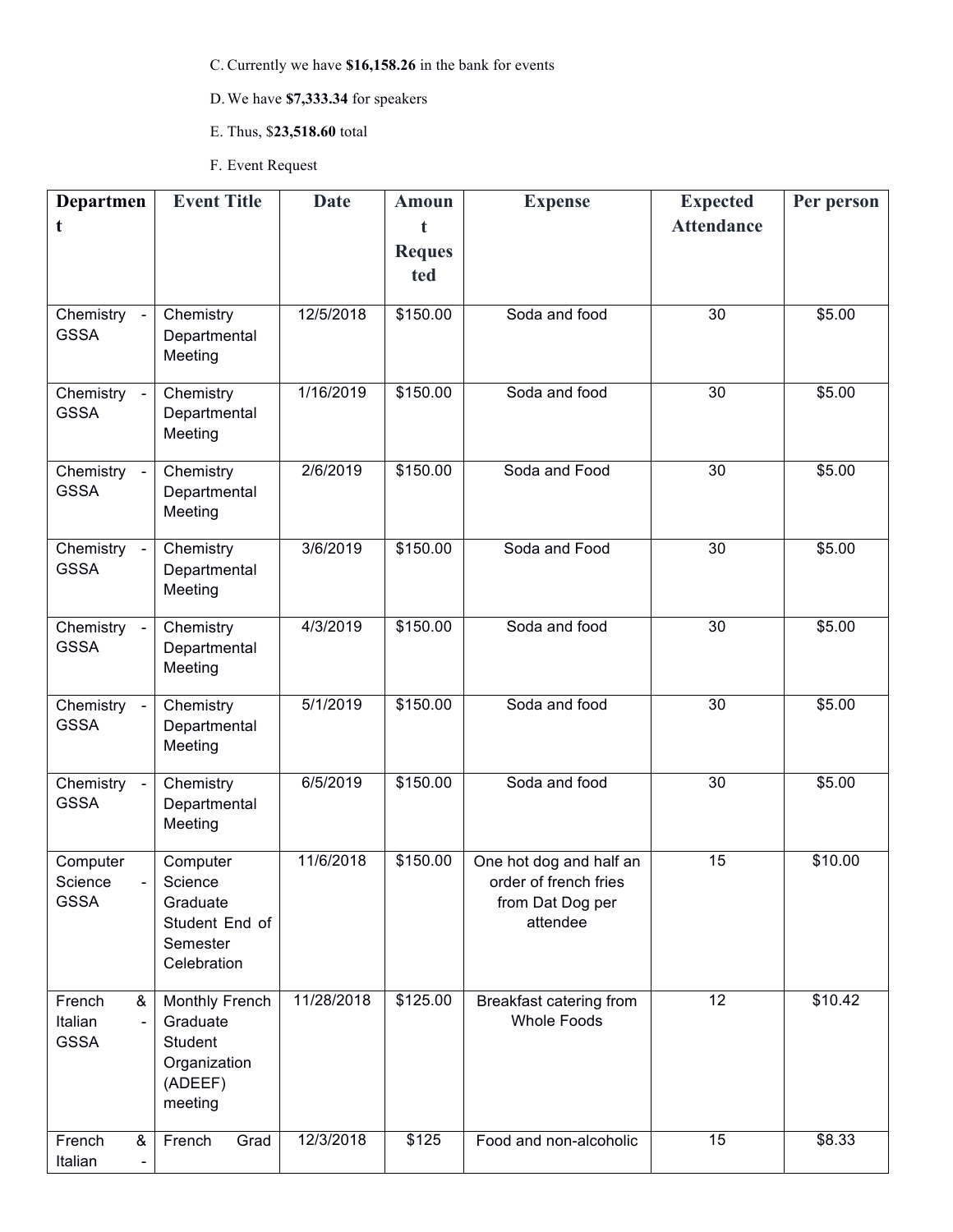| <b>GSSA</b>                                               | Meal                                                                                          |                                             |                | beverages                                                                                                                       |                 |         |
|-----------------------------------------------------------|-----------------------------------------------------------------------------------------------|---------------------------------------------|----------------|---------------------------------------------------------------------------------------------------------------------------------|-----------------|---------|
| Cell<br>&<br>Molecular<br>Biology<br><b>GSSA</b>          | CMB - ATCG<br><b>Business</b><br>Meeting                                                      | 12/7/2018                                   | \$175          | Food and non-alcoholic<br>beverages                                                                                             | $\overline{15}$ | \$11.67 |
| Earth<br>&<br>Environment<br>al Sciences -<br><b>GSSA</b> | Monthly ESGA<br>Meeting                                                                       | 11/28/2018                                  | \$175          | Food, pizza from Mellow<br>Mushroom, usually get 9<br>pizzas                                                                    | 30              | \$5.83  |
| Latin<br>American<br><b>Studies</b><br><b>GSSA</b>        | <b>LAGO</b><br>Conference<br>2019                                                             | 2/1/2019                                    | \$250          | Food, coffee, non-<br>alcoholic beverages<br>from PJs coffee and<br>grocery store                                               | 50              | \$5.00  |
| Art HIstory -<br><b>GSSA</b>                              | Art<br>History<br>Graduate<br>Student<br>Sponsored<br>Speaker Event<br>Reception and<br>Lunch | 2/18/2019                                   | \$250          | Lunch for 15 grad<br>students from Olive Blue<br>Catering and light<br>snacks for post-lecture<br>reception for 50<br>attendees | 50              | \$5.00  |
| City, Culture,<br>&<br>Community -<br><b>GSSA</b>         | CCC<br>Pre-<br>Symposium<br>Program<br>Meeting                                                | 2/15/2019                                   | \$250          | We will be ordering PJ's<br>coffee, bagels, and<br>pastries.                                                                    | 50              | \$5.00  |
|                                                           |                                                                                               | <b>Total</b><br>w/o<br>events over<br>\$250 | \$2,550.0<br>0 |                                                                                                                                 |                 |         |

## **Motion to vote on all events as a slate – 0 oppose, 0 abstain, 40 approve**

**Motion to fund all events – 0 oppose, 0 abstain, 40 approve**

## G.Speaker Requests

| Requestor's    | Speaker Full | Event Start | Honorarium | Travel | Lodging  | Total |
|----------------|--------------|-------------|------------|--------|----------|-------|
| Department     | Legal Name   | Date        |            |        |          |       |
|                |              |             |            |        |          |       |
| Anthropology   | Dr. Walter   | 11/30/2018  | \$200      | \$500  | $\theta$ | \$700 |
|                | Little       |             |            |        |          |       |
|                |              |             |            |        |          |       |
| Latin American | Dr. Jeff     | 2/1/2019    | \$200      | \$500  | \$170    | \$870 |
| <b>Studies</b> | Packman      |             |            |        |          |       |
|                |              |             |            |        |          |       |
| Art History    | Dr. Aaron M. | 2/18/2019   | \$200      | \$500  | \$170    | \$870 |
|                | Hyman        |             |            |        |          |       |
|                |              |             |            |        |          |       |